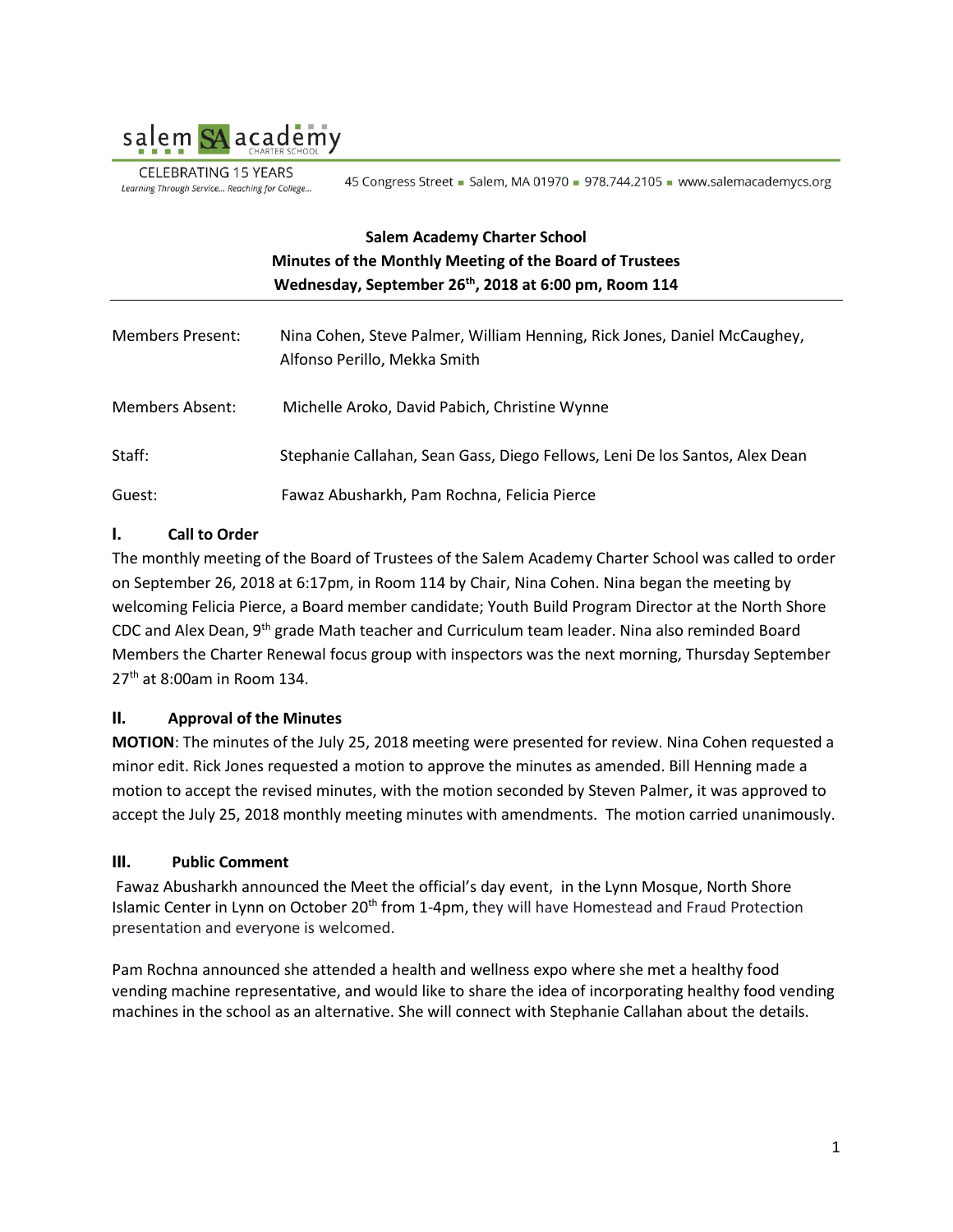### **IV. New Business**

Drew Betts gave an overview of the school's Athletic program. Drew shared Salem Academy is a member of the MCSAO, Massachusetts Charter School Athletics Organization and received the Jack O'Brien award from the Massachusetts Charter School Athletic Organization for the athletic department with the highest overall winning percentage.

Drew also highlighted that 70% of our students participate in at least one sport during the school year.

Drew introduced three high school students that are actively involved in the athletic program since middle school. The students shared their experiences in the different sports and stated that participating in the athletics program not only helped them develop and grow as athletics but also helped them build relationships and learn time management skills. They also highlighted how supportive, their coaches have been over the years and how they see them as role models.

# **V. Committee Reports**

### **a. Finance Committee**

### **i. Audit Update**

Alfonso reported the auditors are completing the financial statements and overall the audit has gone well.

It will be reviewed by the Finance Committee, then completed for the Board meeting in October and submitted on November 1, 2018.

### **ii. Monthly Financials**

Alfonso reported overall the school's balance sheet is strong and within budget.

Alfonso highlighted the net income is \$231,741 and also shared money will be transferred from the Read foundation quarterly transferred.

The school current ratio is 1.61 and cash on hand 396 and it is considered to be at low risk, with 60 days of cash on hand.

# **b. Development**

Diego Fellows reported The Reach the Beach Fundraiser raised \$6,280 and overall the school has raised approximately \$9,000. Diego also shared they will be starting the Annual fund campaign in a few weeks, and added the development committee is now tracking all the grants. Additionally, the board discussed the 15th year anniversary plans.

# **c. Governance**

Rick Jones reported Josh Biber offered his resignation from the board officially, and Shelby Morrison will be officially joining the Board on January 2019. Shelby needs to be elected to fill Josh Biber's seat for the remainder of the year. The Board will vote to elect Shelby Morrison in the October 2018 meeting. Rick also reported Kathy's Evaluation will be reviewed and shared in the October 2018 meeting.

# **d. SFC**

Pam Rochna reported the first SFC meeting was on September 5, 2018 and was very well attended. Pam announced the Calendar Raffle sales will start on November 2018; tickets will be drawn on December, and 100% of the funds benefit Student Accounts directly for Field Trips and other school related expenses.